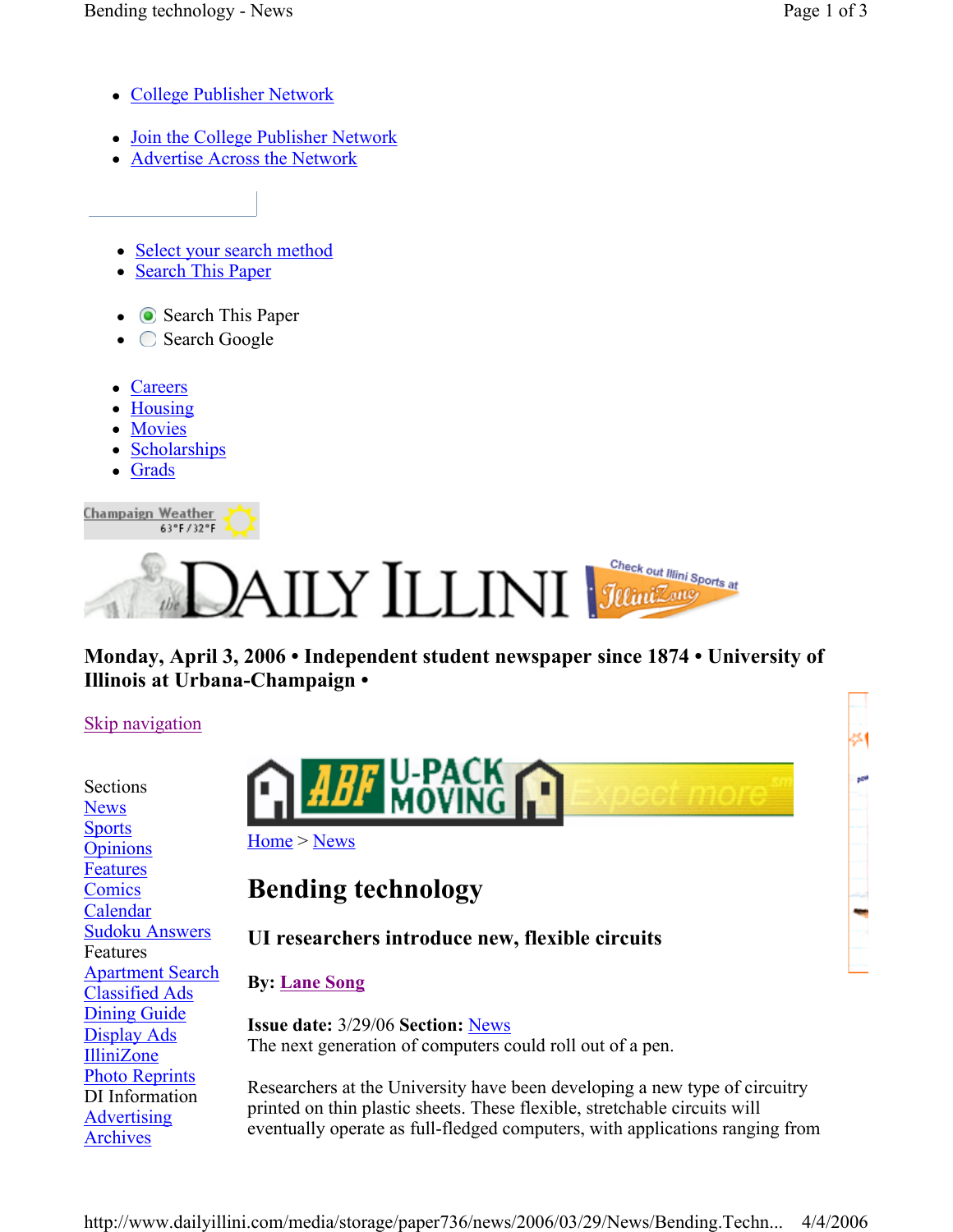**A**

I

C

Š

**L**

 $A<sub>0</sub>$ 

₹

Contact Us DI Alumni Email Subscription Login Search Articles **Syndication** 



bendable displays to surgical gloves.

"It's very exciting to see this technology evolve into commercially viable products," said John Rogers, professor in Materials Science and Engineering. "It brings new capabilities and form factors to existing electronic devices."

Rogers is working on techniques that allow silicon-based, bendable circuitry to be printed on plastic sheets. By slicing the silicon into nanowires and ribbons, the circuits can be easily flexed beyond the range of normal electronic circuit boards. These nanowires can also be safely etched on plastic sheets without warping the plastic in the process.

Rogers explained how the flexible circuits would become the base for a paper thin, interactive display. Graphic elements, such as electronic ink and light emitting diodes, would be placed on the plastic sheet, allowing programmable images to be displayed. Rogers hopes that future developments would involve integrating sensors into the circuitry to make "smart" sensing devices.

"You can make silicon have any mechanical property you want," he said. "This could lead to applications like personalized health monitors or a smart surgical glove."

Roger's research team is also developing stretchable circuitry that can be bent and pulled in any direction. This is made possible by putting the nano-sized silicon circuitry on pre-stretched pieces of rubber. When the rubber sheets shrink, the silicon is crinkled into stretchable, wavy circuitry. These sheets can then be wrapped around materials like a camera lens or an airplane wing.

"The idea is to have silicon that can be stretchable, and to see what we can do with that," said Etienne Menard, a graduate student. "We can wrap it around the wing of an airplane and monitor its status in realtime."

One of the applications to come out of flexible circuitry is the idea of "smart walls."

Osman Ataman, professor in architecture, said smart walls could become the future of architectural design.

"This is a revolutionary structure that will replace bricks and mortars in the future," he said. "Smart walls will incorporate modern displays and sensing equipment."

Smart walls will integrate current electronic appliances inside a thin, wall based film, Atman explained. The smart wall can work as a display for a television or computer, allowing users to control content by activating built in Сŀ sensors. The walls can also detect movement and function as a lighting system,  $\frac{1}{\sqrt{5}}$ becoming a living, interactive environment.

The technology is not due for commercialization for another few years.

"There will be at least a decade before smart walls become a standard option